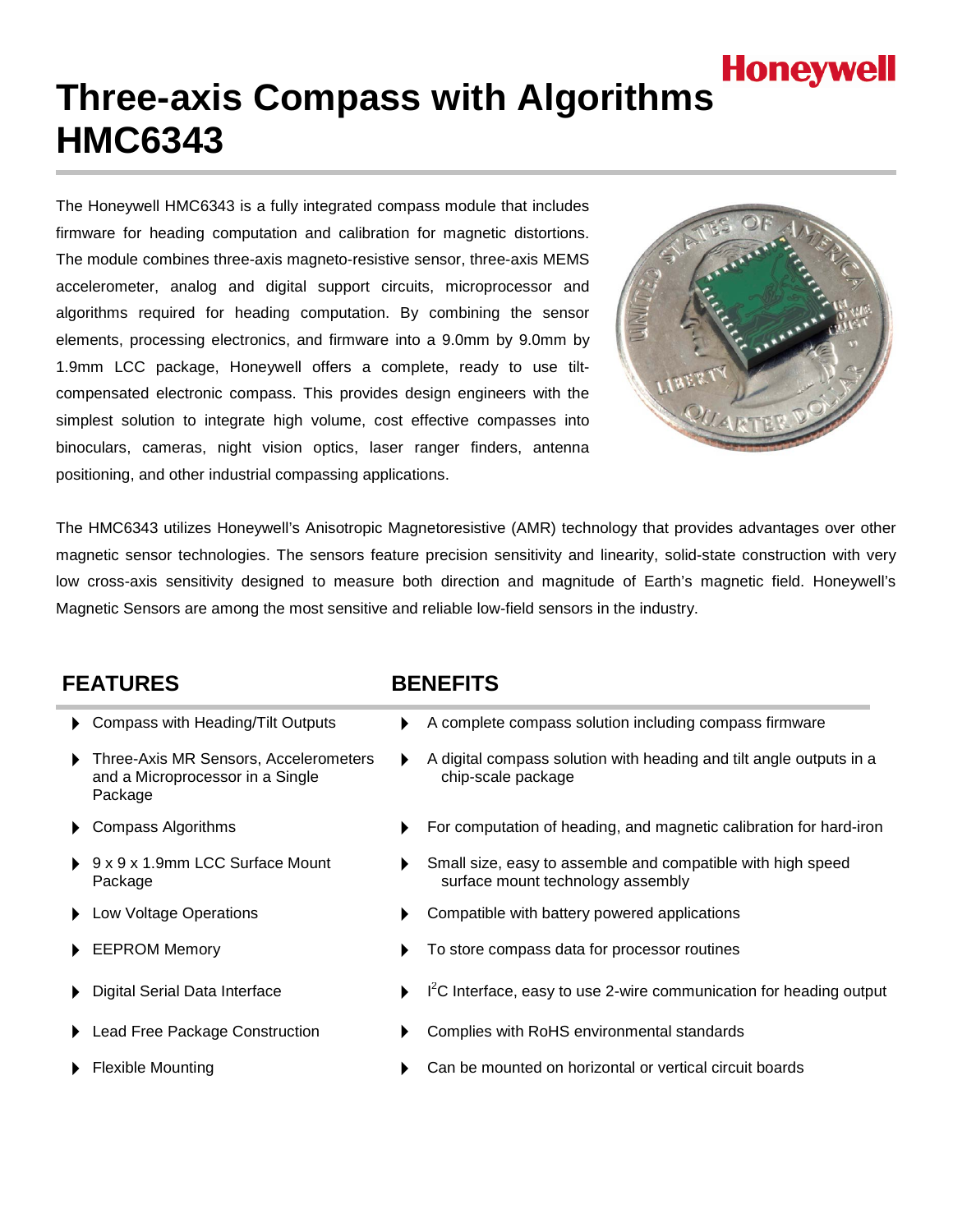### **SPECIFICATIONS**

| <b>Characteristics</b>                           | <b>Conditions</b>                  | Min     | <b>Typ</b> | <b>Max</b> | <b>Units</b>    |
|--------------------------------------------------|------------------------------------|---------|------------|------------|-----------------|
| <b>Power Supply</b>                              |                                    |         |            |            |                 |
| Supply Voltage <sup>(1)</sup>                    | VDD Referenced to GND              | 2.7     | 3.3        | 3.6        | Volts           |
| Current <sup>(3)</sup>                           | All VDD pins connected together    |         |            |            |                 |
|                                                  | Run Mode (10Hz Output)             |         | 4.5        |            | mA              |
|                                                  | <b>Standby Mode</b>                |         | 4.0        |            | mA              |
|                                                  | Sleep mode                         |         | 120        |            | μA              |
|                                                  | Power-up peak (VDD = $3.3V$ )      |         | 20         |            | mA              |
| Power-on Rate <sup>(1)</sup><br>(microprocessor) | Minimum rise time                  | 0.05    |            |            | V/msec          |
| <b>Compass Function</b>                          |                                    |         |            |            |                 |
| Field Range $^{(3)}$                             | total applied magnetic field       | $-1500$ |            | $+1500$    | mgauss          |
|                                                  | (de-gauss if exposed to >5gauss)   |         |            |            |                 |
| <b>Heading Accuracy</b>                          | At Level <sup>(2)</sup>            |         | 2.0        | 3.0        | deg RMS         |
|                                                  | $±15°$ tilt <sup>(3)</sup>         |         | 3.0        |            |                 |
| $\pm 60^\circ$ tilt <sup>(3)</sup>               |                                    |         | 4.0        |            |                 |
| Heading Resolution <sup>(3)</sup>                | Output Data                        |         | 0.1        |            | degrees         |
| Heading<br>Repeatability <sup>(3)</sup>          | Output Data $(1\sigma)$            |         | ±0.3       |            | degrees         |
| Heading Hysteresis $^{(3)}$                      | Output Data $(1\sigma)$            |         | ±0.3       |            | degrees         |
| Update Rate <sup>(1)</sup>                       | Run Mode (1, 5, 10Hz)              | 1       | 5          | 10         | Hz              |
| Tilt Range <sup>(3)</sup>                        | From Horizontal                    |         | ±80        |            | degrees         |
| <b>Tilt Accuracy</b>                             | $0^{\circ}$ to $\pm 15^{\circ(2)}$ |         | ±1         |            | degrees         |
|                                                  | $±15°$ to $±60°^{(3)}$             |         | ±2         |            |                 |
| Tilt Resolution <sup>(3)</sup>                   | Output Data                        |         | 0.1        |            | degrees         |
| Tilt Repeatability <sup>(3)</sup>                | Output Data $(1\sigma)$            |         | ±0.2       |            | degrees         |
| <b>Offset Straps</b>                             |                                    |         |            |            |                 |
| Resistance <sup>(1)</sup>                        | Measured from OFF+ to OFF-         |         | 8          |            | ohms            |
| <b>General</b>                                   |                                    |         |            |            |                 |
| Operating<br>Temperature $^{(3)}$                | Ambient                            | $-40$   |            | 85         | $\rm ^{\circ}C$ |
| Storage<br>Temperature <sup>(3)</sup>            | Ambient, unbiased                  | $-55$   |            | 125        | $^{\circ}C$     |
| Weight <sup>(3)</sup>                            |                                    |         | 0.32       |            | grams           |
| ESD Voltage $\overline{^{(3)}}$                  |                                    |         |            | 250        | V               |
| $MSL^{(3)}$                                      | Moisture Sensitivity Level         | 3       |            |            | $\blacksquare$  |
| Solder Temp <sup>(3)</sup>                       | Peak Reflow Temp (< 30 seconds)    |         |            | 250        | $^{\circ}C$     |

(1) By Design

(2) Tested at 25°C and 3.3V except stated otherwise.

(3) Characterized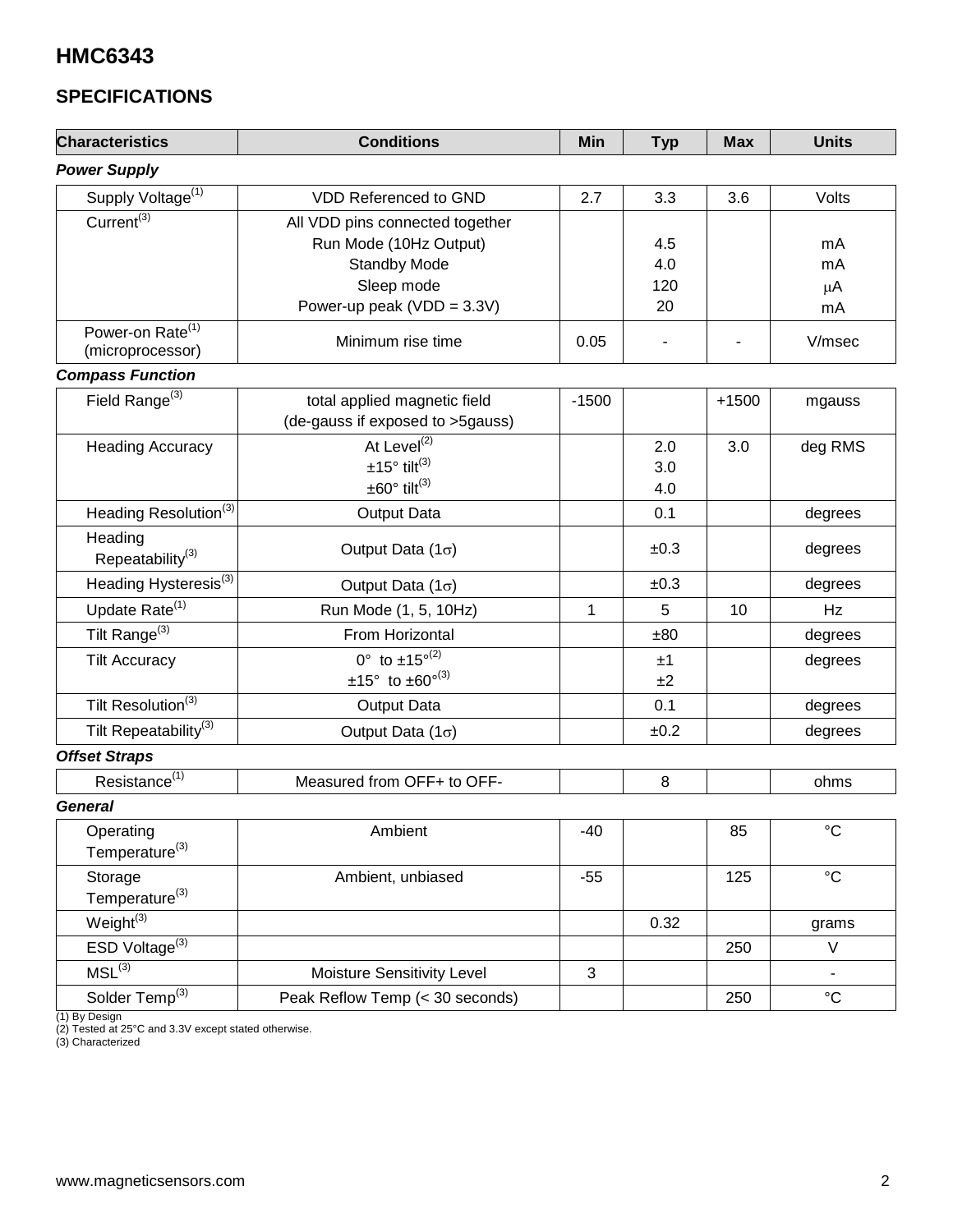### **PIN CONFIGURATION**

| <b>Pin Number</b> | <b>Description</b> | <b>Pin Number</b> | <b>Description</b> |
|-------------------|--------------------|-------------------|--------------------|
| 1                 | <b>NC</b>          | 19                | X OFF-             |
| $\overline{2}$    | <b>NC</b>          | 20                | X OFF+             |
| 3                 | VDD                | 21                | <b>NC</b>          |
| 4                 | <b>NC</b>          | 22                | <b>NC</b>          |
| 5                 | <b>NC</b>          | 23                | Y OFF-             |
| 6                 | <b>NC</b>          | 24                | Y OFF+             |
| 7                 | <b>NC</b>          | 25                | <b>NC</b>          |
| 8                 | <b>NC</b>          | 26                | <b>NC</b>          |
| 9                 | <b>NC</b>          | 27                | <b>NC</b>          |
| 10                | <b>NC</b>          | 28                | <b>NC</b>          |
| 11                | <b>NC</b>          | 29                | <b>GND</b>         |
| 12                | <b>NC</b>          | 30                | <b>NC</b>          |
| 13                | <b>NC</b>          | 31                | <b>NC</b>          |
| 14                | <b>NC</b>          | 32                | <b>SCK/SCL</b>     |
| 15                | Z OFF-             | 33                | <b>NC</b>          |
| 16                | Z OFF+             | 34                | <b>NC</b>          |
| 17                | <b>NC</b>          | 35                | <b>DRDY</b>        |
| 18                | <b>NC</b>          | 36                | <b>SDA</b>         |



**BOTTOM VIEW**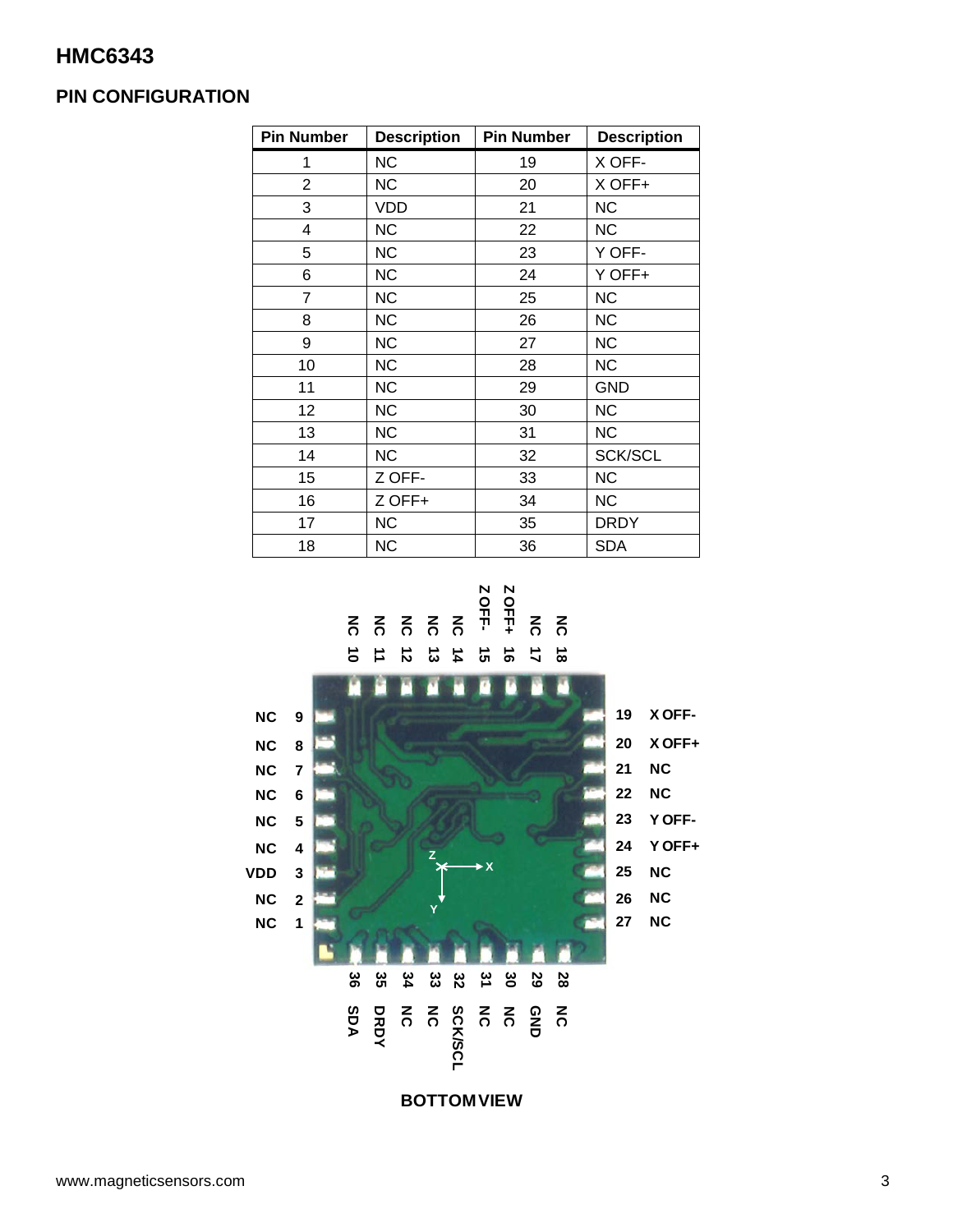### **BASIC DEVICE OPERATION**

The Honeywell HMC6343 magnetoresistive sensor circuit is a trio of magnetic sensors, accelerometers, and analog support circuits to measure magnetic fields and gravity tilt angles necessary to accurately to produce accurate tiltcompensated compass headings. Additionally, a microcontroller is integrated to use the sensor information for computation of heading direction and calibration. With power applied, the sensor converts any incident magnetic field in the sensitive axis direction to a differential voltage output. In addition to the bridge circuit, the sensors have on-chip magnetically coupled offset straps for incident field adjustment.

The circuit is sensitive to power supply noise, and adding a 1.0 microfarad ceramic capacitor is recommended on the positive supply to help reduce noise. Also careful layout practices should be enforced to keep high current traces (>10mA) a few millimeters away from the sensors. Also, since the sensors are typically sensing the earth's magnetic field direction, avoid employing RF/EMI shields using ferrous metals or coatings.

### **FUNCTIONAL DIAGRAM**

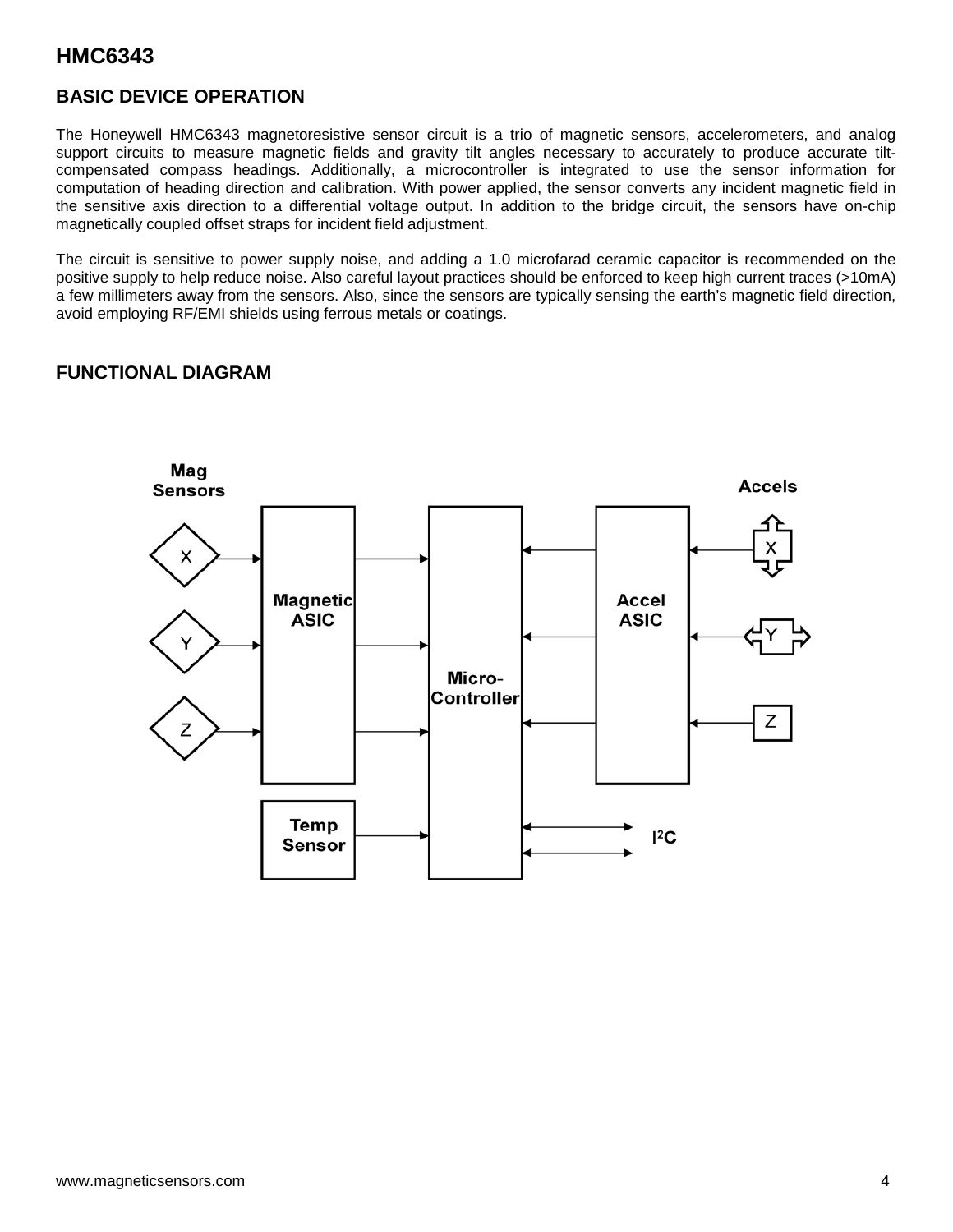### **BASIC SCHEMATIC INTERFACE**



#### **Offset Straps**

The three offset straps have a spiral of metallization that couples in the magnetic sensor element's sensitive axis. With current applied the straps will generate a magnetic field internal to the sensor. With most applications, the offset strap is not utilized and can be ignored. Designers can leave one or both strap connections (Off- and Off+) open circuited, or ground one connection node.

#### **DRDY Pin**

The DRDY pin will rise and go high when new data have been loaded into the output registers. The amount of time the DRDY pin stays low depends on the ODR (Output Data Rate). The table below shows the times for each ODR setting.

| ODR | <b>DRDY Low</b> |
|-----|-----------------|
|     | >750 uS         |
| 5   | $>150$ uS       |
| 10  | >75 uS          |

#### **Operational Modes**

The HMC6343 has three operational modes; Sleep, Standby, and Run. Sleep mode is defined as having the analog circuitry powered off, and has the lowest power consumption while power is applied to the VDD pins. Standby mode has the HMC6343 fully powered, but with no measurements performed and the processor is waiting for commands to perform. Run mode is fully engaged in continuous measurements at the configured rate, and ready to receive further commands. The operational mode settings are stored in EEPROM register 0x04, and shown further the HMC6343 protocol definition.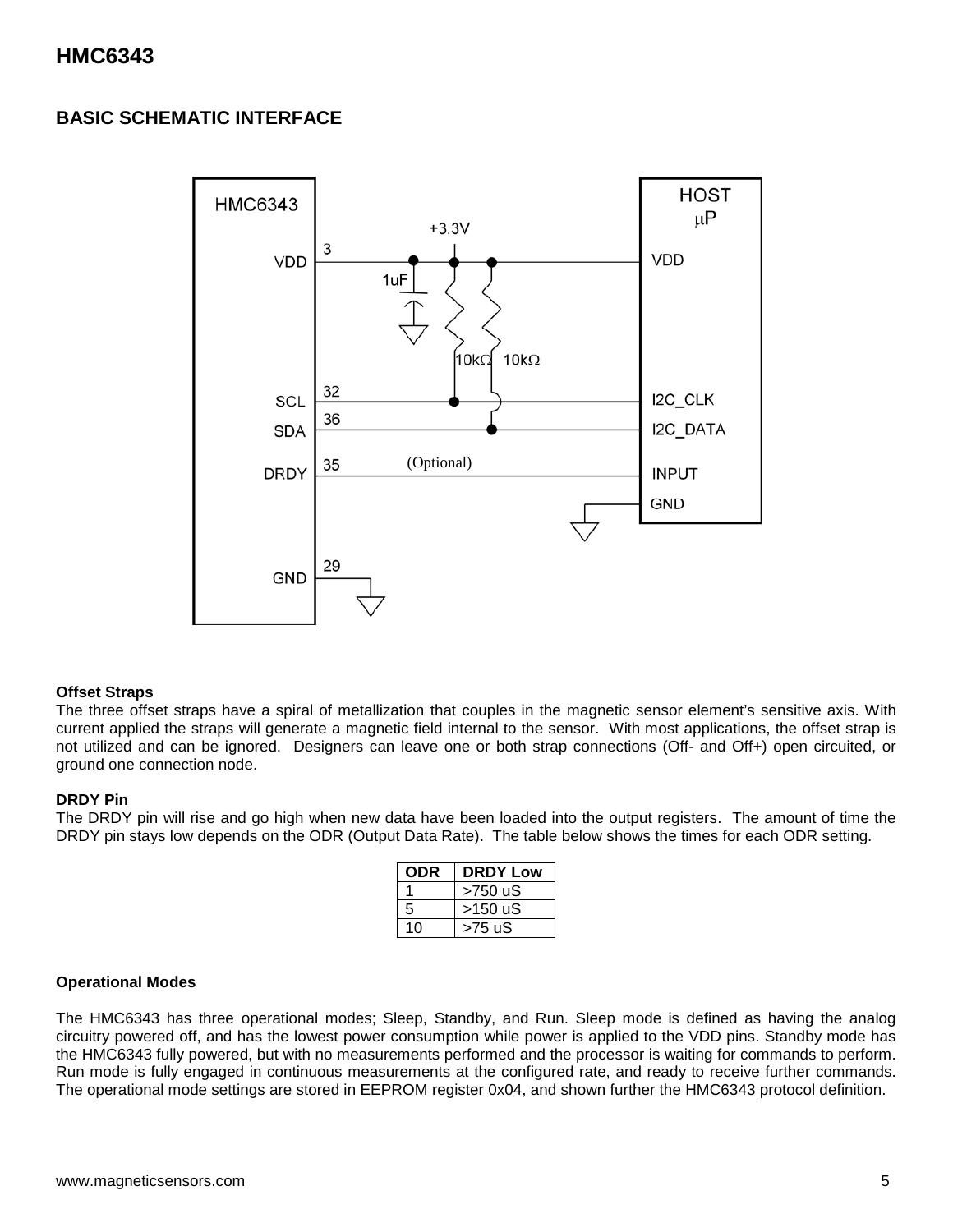#### **Mounting Orientations**

The HMC6343 provides for three standard mounting orientations, with a flat horizontal orientation (Level) as the factory default. For vertical mounting, there are two upright orientations with either the X-axis or the Z-axis designated as the forward reference directions. To change the forward reference direction temporarily, send the appropriate command byte (0x72, 0x73, or 0x74) for level or upright orientations. For other orientations, you can add or subtract 90 degree increments of deviation angle as required from the three choices. The figure below shows pictorially the orientations.

To permanently change orientation, poke EEPROM Operational Mode Register 1 (0x04) with the appropriate binary bits set for Level, Upright Edge (UE), or Upright Front (UF). The HMC6343 will operate in the selected orientation after a power-up or reset command. More on the EEPROM registers in the following sections.



### Red Arrow is the Forward Direction

### **I 2 C COMMUNICATION PROTOCOL**

The HMC6343 communicates via a two-wire  $I^2C$  bus system as a slave device. The HMC6343 uses a layered protocol with the interface protocol defined by the I<sup>2</sup>C bus specification, and the lower command protocol defined by Honeywell. The data rate is the standard-mode 100kbps rate as defined in the  $I^2C$  Bus Specification 2.1. The bus bit format is an 8-bit Data/Address send and a 1-bit acknowledge bit. The format of the data bytes (payload) shall be case sensitive ASCII characters or binary data to the HMC6343 slave, and binary data returned. Negative binary values will be in two's complement form. The default (factory) HMC6343 7-bit slave address is 0x32 for write operations, or 0x33 for read operations.

The HMC6343 Serial Clock (SCL) and Serial Data (SDA) lines do not have internal pull-up resistors, and require resistive pull-ups (Rp) between the master device (usually a host microprocessor) and the HMC6343. Pull-up resistance values of about 10k ohms are recommended with a nominal 3.3-volt supply voltage. Other values may be used as defined in the  $I^2C$ Bus Specification 2.1.

The SCL and SDA lines in this bus specification can be connected to a host of devices. The bus can be a single master to multiple slaves, or it can be a multiple master configuration. All data transfers are initiated by the master device which is responsible for generating the clock signal, and the data transfers are 8 bit long. All devices are addressed by  $I^2C$ 's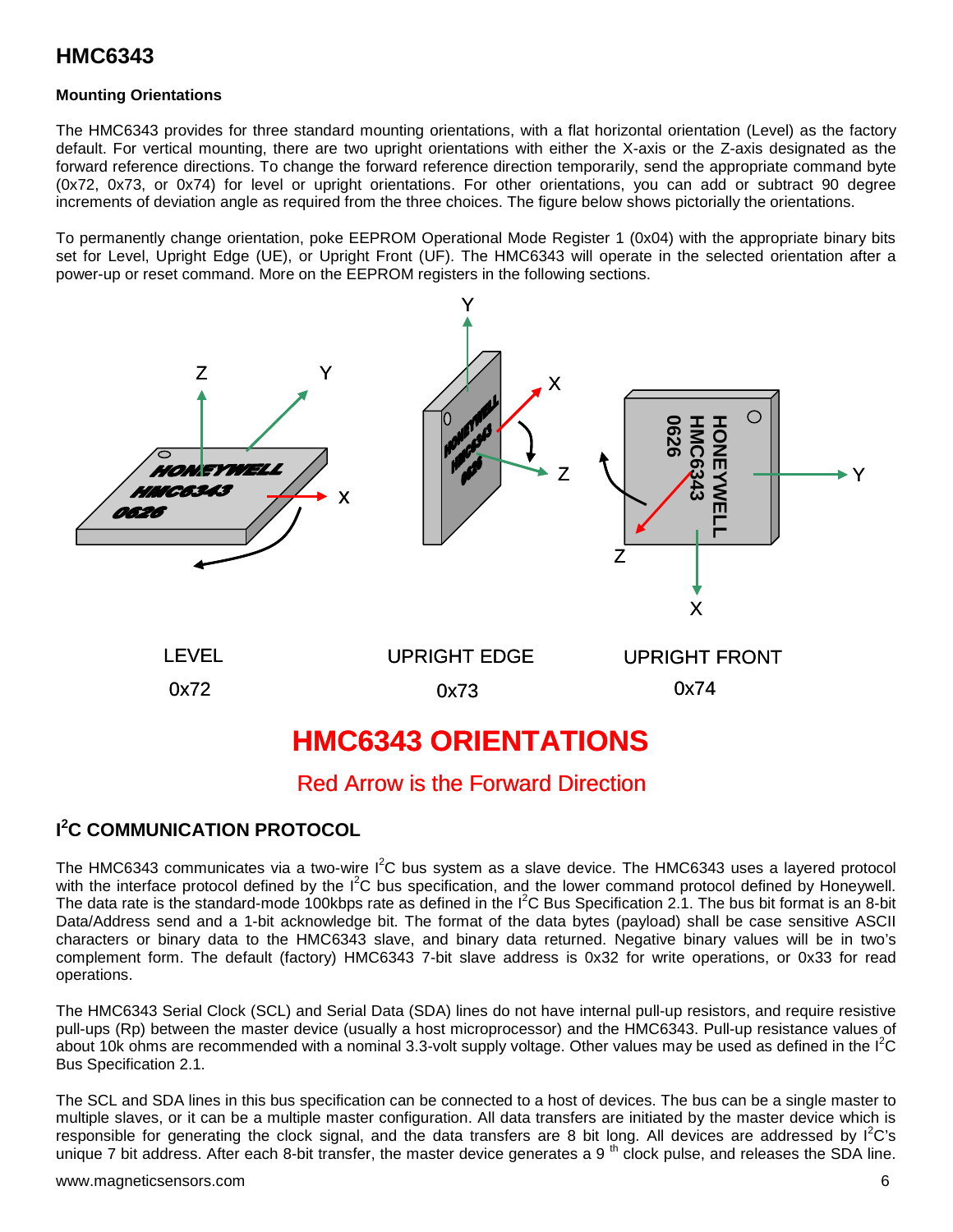The receiving device (addressed slave) will pull the SDA line low to acknowledge (ACK) the successful transfer or leave the SDA high to negative acknowledge (NACK).

Per the  $I^2C$  spec, all transitions in the SDA line must occur when SCL is low. This requirement leads to two unique conditions on the bus associated with the SDA transitions when SCL is high. Master device pulling the SDA line low while the SCL line is high indicates the Start (S) condition, and the Stop (P) condition is when the SDA line is pulled high while the SCL line is high. The I<sup>2</sup>C protocol also allows for the Restart condition in which the master device issues a second start condition without issuing a stop.

All bus transactions begin with the master device issuing the start sequence followed by the slave address byte. The address byte contains the slave address; the upper 7 bits (bits7-1), and the Least Significant bit (LSb). The LSb of the address byte designates if the operation is a read (LSb=1) or a write (LSb=0). At the  $9<sup>th</sup>$  clock pulse, the receiving slave device will issue the ACK (or NACK). Following these bus events, the master will send data bytes for a write operation, or the slave will clock out data with a read operation. All bus transactions are terminated with the master issuing a stop sequence.

I<sup>2</sup>C bus control can be implemented with either hardware logic or in software. Typical hardware designs will release the SDA and SCL lines as appropriate to allow the slave device to manipulate these lines. In a software implementation, care must be taken to perform these tasks in code.

#### **I 2 C Slave Address**

The  $I^2C$  slave address byte consists of the 7 most significant bits with the least significant bit zero filled. As described earlier, the default (factory) value is 0x32 and the legal I<sup>2</sup>C bounded values are between 0x10 and 0xF6. This slave address is in EEPROM address 0x00. Users can change the slave address by writing to this location. Any address updates will become effective after the next power up or after a reset command.

#### **Software Version**

This EEPROM software version number byte contains the binary value of the programmed software.

#### **Deviation Angle Correction**

Typically the HMC6343 X-axis (or Z-axis) is designated the forward direction of the compass, and is placed mechanically towards the forward direction of the end user product. The deviation angle is used to correct for mechanical angle errors in package orientation by adding the deviation angle to the internal compass heading before the result is placed as the computed heading. Two EEPROM Bytes are used to store the deviation angle, and the binary value is in tenths of a degree and in two's complement form for a ±1800 representation. The deviation angle MSB is located in EEPROM register 0x0B and the LSB in 0x0A.

#### **Variation Angle Correction**

The variation angle or declination angle of the HMC6343 is the number of degree that must be added to the internal compass heading to convert the magnetic north reference direction to the geographic (true) north reference direction. This angle information is provided to the HMC6343 from external latitude and longitude data processed through a World Magnetic Model equation to compute variation angle, or by lookup table. Two EEPROM Bytes are used to store the variation angle, and the binary value is in tenths of a degree and in two's complement form for a  $\pm 1800$  representation. The deviation angle MSB is located in EEPROM register 0x0D and the LSB in 0x0C.

#### **Magnetometer Offsets**

The Magnetometer Offset bytes are the values stored after the completion of the last factory or user hard-iron calibration routine. Additional value changes are possible, but will be overwritten when the next calibration routine is completed. Note that these offset values are added to the sensor offset values computed by the set/reset routine to convert the raw magnetometer data to the compensated magnetometer data. These values are written into EEPROM addresses 0x0E to 0x13 and loaded to RAM on the power up.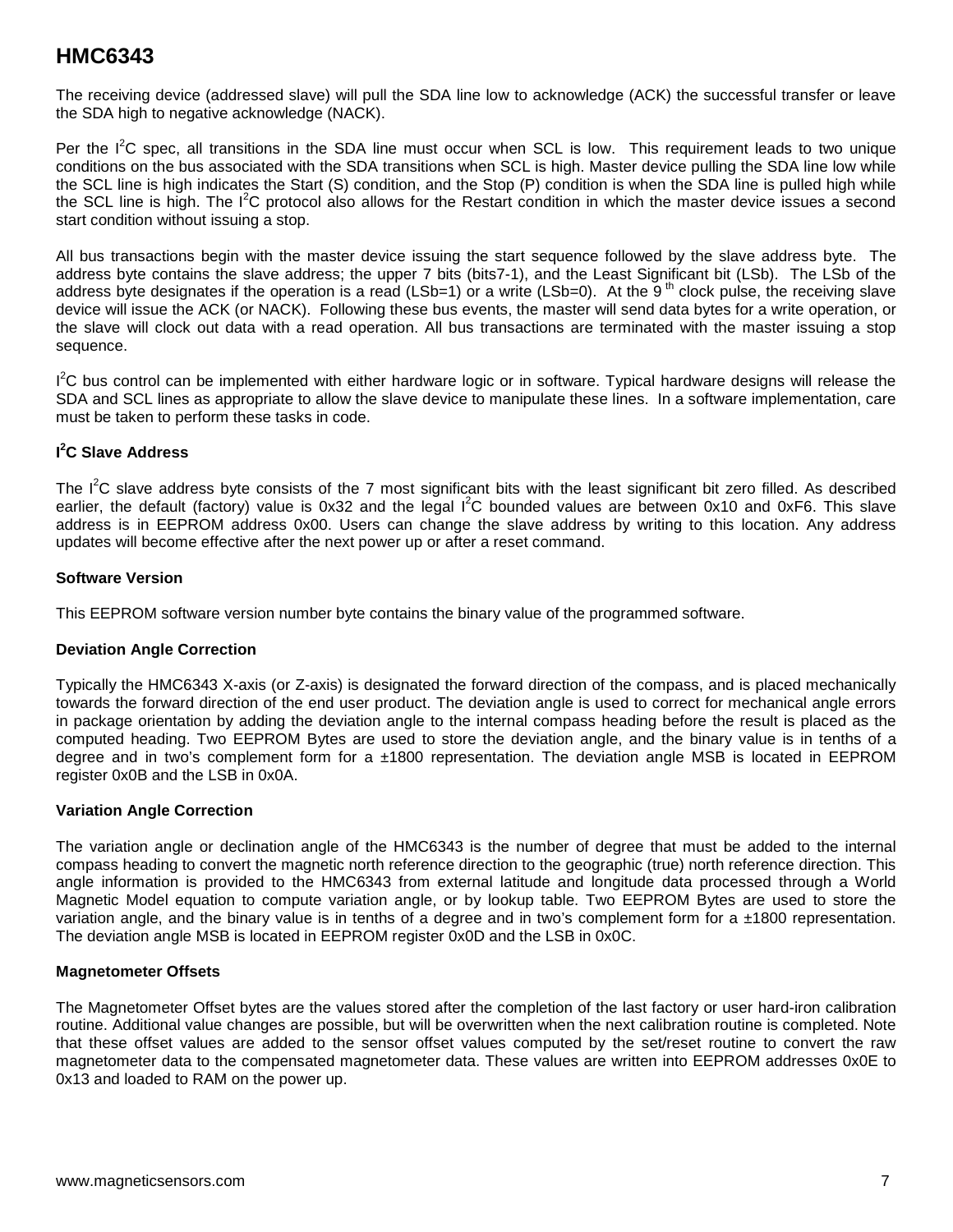#### **Heading Filter**

This allows for an Infinite Impulse Response (IIR) filter to be employed on current and previous heading data outputs. Typical values are 0 to 15 with a factory default of zero. The filter is only applied in run mode where a continuous stream of data is present. At the 5Hz default update rate, a filter value of 4 would weigh the latest heading with the previous four headings of regressive weightings for a second's worth of filtering.

#### **EEPROM Registers**

The HMC6343 contains EEPROM non-volatile memory locations (registers) to store useful compass data for processor routines. The following Table shows the register locations, content, description, and factory shipped defaults.

#### **Table 1 – EEPROM Registers**

| <b>EEPROM</b><br>Location | <b>Content</b>       | <b>Description</b>                                 | <b>Factory Default</b> |
|---------------------------|----------------------|----------------------------------------------------|------------------------|
| 0x00                      | <b>Slave Address</b> | <b>I2C Slave Address</b>                           | 0x32                   |
| 0x01                      | Reserved             |                                                    |                        |
| 0x02                      | S/W_Version          | Software Version Number                            |                        |
| 0x03                      | Reserved             |                                                    |                        |
| 0x04                      | OP_Mode1             | <b>Operational Mode Register 1</b>                 | 0x11                   |
| 0x05                      | OP_Mode2             | <b>Operational Mode Register 2</b>                 | 0x01                   |
| 0x06                      | S/N LSB              | <b>Device Serial Number</b>                        |                        |
| 0x07                      | S/N MSB              | <b>Device Serial Number</b>                        |                        |
| 0x08                      | Date Code: YY        | Package Date Code: Last Two Digits of the Year     | Year                   |
| 0x09                      | Date Code: WW        | Package Date Code: Fiscal Week                     | Week                   |
| 0x0A                      | <b>Deviation LSB</b> | Deviation Angle (±1800) in tenths of a degree      | 0x00                   |
| 0x0B                      | <b>Deviation MSB</b> | Deviation Angle (±1800) in tenths of a degree      | 0x00                   |
| 0x0C                      | Variation LSB        | Variation Angle (±1800) in tenths of a degree      | 0x00                   |
| 0x0D                      | <b>Variation MSB</b> | Variation Angle $(\pm 1800)$ in tenths of a degree | 0x00                   |
| 0x0E                      | X Offset LSB         | Hard-Iron Calibration Offset for the X-axis        | 0x00                   |
| 0x0F                      | X_Offset MSB         | Hard-Iron Calibration Offset for the X-axis        | 0x00                   |
| 0x10                      | Y_Offset LSB         | Hard-Iron Calibration Offset for the Y-axis        | 0x00                   |
| 0x11                      | Y Offset MSB         | Hard-Iron Calibration Offset for the Y-axis        | 0x00                   |
| 0x12                      | Z Offset LSB         | Hard-Iron Calibration Offset for the Z-axis        | 0x00                   |
| 0x13                      | Z Offset MSB         | Hard-Iron Calibration Offset for the Z-axis        | 0x00                   |
| 0x14                      | <b>Filter LSB</b>    | Heading IIR Filter (0x00 to 0x0F typical)          | 0x00                   |
| 0x15                      | <b>Filter MSB</b>    | Heading IIR Filter (set at zero)                   | 0x00                   |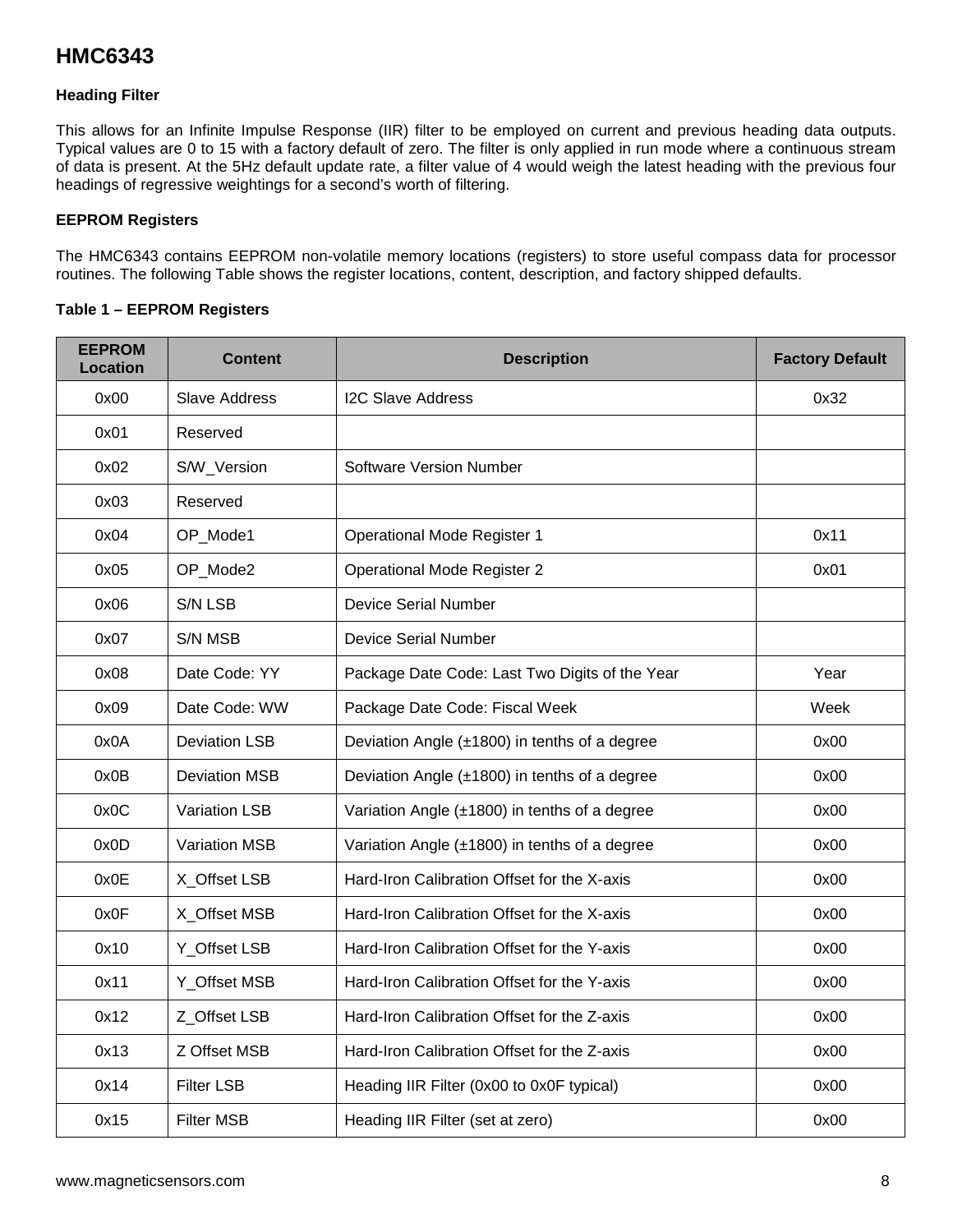#### **Command Protocol**

The command protocol defines the content of the data (payload) bytes of  $I^2C$  protocol sent by the master, and the slave device (HMC6343). Note that angular outputs are in tenths of a degree (0-3600 heading, ±0-900 tilt).

After the master device sends the 7-bit slave address, the 1-bit Read/Write, and gets the 1-bit slave device acknowledge bit returned; the next one to three sent data bytes are defined as the input command and argument bytes. To conserve data traffic, all response data (Reads) will be context sensitive to the last command (Write) sent. All write commands shall have the address byte least significant bit cleared (factory default 0x32). These commands then follow with the command byte and command specific binary formatted argument bytes in the general form of:

(Command Byte) (Argument Binary MS Byte) (Argument Binary LS Byte)

The slave (HMC6343) shall provide the acknowledge bits between each data byte per the  $I^2C$  protocol. Response byte reads are done by sending the address byte (factory default 0x33) with the least significant bit set, and then clocking back response bytes, last command dependant. Table 2 shows the HMC6343 command and response data flow.

| Table 2 - HMC6343 Interface Commands/Responses |  |  |
|------------------------------------------------|--|--|
|------------------------------------------------|--|--|

| Command<br><b>Byte</b><br>(hex) | <b>Argument 1 Byte</b><br>(Binary) | <b>Argument 2 Byte</b><br>(Binary) | <b>Response Bytes</b><br>(Binary) | <b>Command Description</b>                                                      |
|---------------------------------|------------------------------------|------------------------------------|-----------------------------------|---------------------------------------------------------------------------------|
| (0x40)                          |                                    |                                    | <b>MSB/LSB Data</b><br>(6 Bytes)  | Post Accel Data. AxMSB, AxLSB,<br>AyMSB, AyLSB, AzMSB, AzLSB                    |
| (0x45)                          |                                    |                                    | <b>MSB/LSB Data</b><br>(6 Bytes)  | Post Mag Data. MxMSB, MxLSB,<br>MyMSB, MyLSB, MzMSB, MzLSB                      |
| (0x50)                          |                                    |                                    | MSB/LSB Data<br>(6 Bytes)         | Post Heading Data. HeadMSB,<br>HeadLSB, PitchMSB, PitchLSB,<br>RollMSB, RollLSB |
| (0x55)                          |                                    |                                    | <b>MSB/LSB Data</b><br>(6 Bytes)  | Post Tilt Data. PitchMSB, PitchLSB,<br>RollMSB, RollLSB, TempMSB,<br>TempLSB    |
| (0x65)                          |                                    |                                    | Post OP Mode 1                    | Read the current value of OP Mode 1                                             |
| (0x71)                          |                                    |                                    |                                   | <b>Enter User Calibration Mode</b>                                              |
| (0x72)                          |                                    |                                    |                                   | Level Orientation (X=forward, +Z=up)<br>(default)                               |
| (0x73)                          |                                    |                                    |                                   | <b>Upright Sideways Orientation</b><br>(X=forward, Y=up)                        |
| (0x74)                          |                                    |                                    |                                   | <b>Upright Flat Front Orientation</b><br>(Z=forward, -X=up)                     |
| (0x75)                          |                                    |                                    |                                   | Enter Run Mode (from Standby Mode)                                              |
| (0x76)                          |                                    |                                    |                                   | Enter Standby Mode (from Run Mode)                                              |
| (0x7E)                          |                                    |                                    |                                   | <b>Exit User Calibration Mode</b>                                               |
| (0x82)                          |                                    |                                    |                                   | Reset the Processor                                                             |
| (0x83)                          |                                    |                                    |                                   | Enter Sleep Mode (from Run Mode)                                                |
| (0x84)                          |                                    |                                    |                                   | Exit Sleep Mode (to Standby Mode)                                               |
| (0xE1)                          | <b>EEPROM Address</b>              |                                    | Data (1 Byte)                     | Read from EEPROM                                                                |
| (0xF1)                          | <b>EEPROM Address</b>              | Data                               |                                   | Write to EEPROM                                                                 |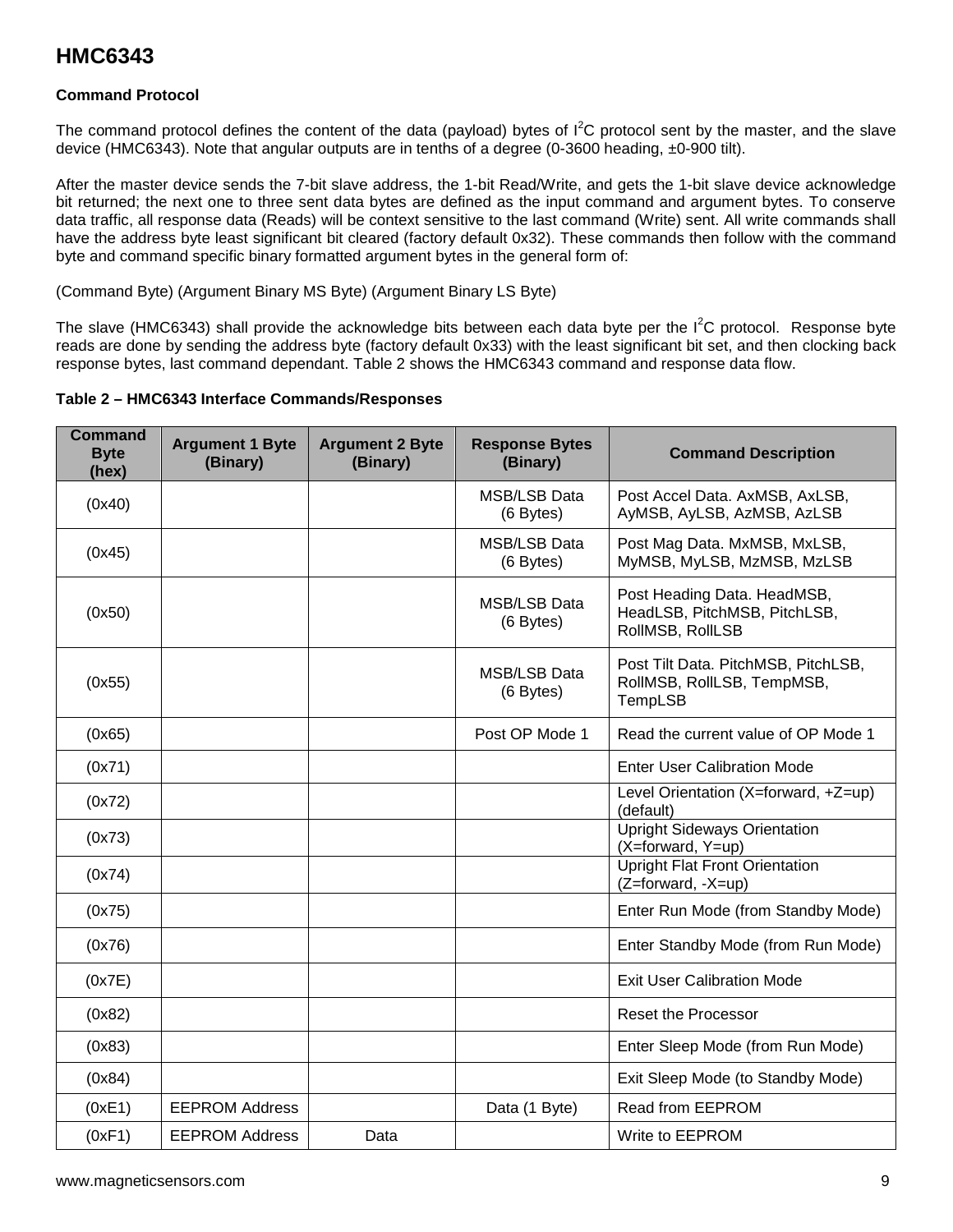#### **Timing**

Upon power application to the HMC6343, wait nominally 500 milli-seconds before sending the first I2C command (typically a 0x32 byte followed by a 0x50 byte for the usual heading/pitch/roll). Depending on the command sent, a delay time should be inserted before clocking out the response bytes (send 0x33, clock back response bytes). The following table indicates the response delay times for various commands.

| Table 3 - HMC6343 Command to Response Delay Times |
|---------------------------------------------------|
|---------------------------------------------------|

| <b>Prior</b><br><b>Command</b><br>(hex) | <b>Commanded Action</b>                  | <b>Response Bytes &amp; Description</b>                                        | <b>Response/Delay</b><br><b>Time</b><br>(milli-seconds) |
|-----------------------------------------|------------------------------------------|--------------------------------------------------------------------------------|---------------------------------------------------------|
| Power<br>Applied                        | VDD1-3 low to high                       | No Response Data                                                               | 500 nominally                                           |
| 0x40                                    | Post Accel Data.                         | 6 binary data Bytes. AxMSB, AxLSB,<br>AyMSB, AyLSB, AzMSB, AzLSB               | 1                                                       |
| 0x45                                    | Post Mag Data.                           | 6 binary data Bytes. MxMSB, MxLSB,<br>MyMSB, MyLSB, MzMSB, MzLSB               | 1                                                       |
| 0x50                                    | Post Heading Data.                       | 6 binary data Bytes. HeadMSB, HeadLSB,<br>PitchMSB, PitchLSB, RollMSB, RollLSB | 1                                                       |
| 0x55                                    | Post Tilt Data.                          | 6 binary data Bytes. PitchMSB, PitchLSB,<br>RollMSB, RollLSB, TempMSB, TempLSB | 1                                                       |
| 0x65                                    | Post OP Mode 1                           | OP Mode 1                                                                      | 1                                                       |
| 0x71                                    | <b>Enter User Calibration</b><br>Mode    | No Response Data                                                               | 0.3                                                     |
| 0x72                                    | <b>Level Orientation</b>                 | (X=forward, +Z=up) (default) No Response Data                                  | 0.3                                                     |
| 0x73                                    | <b>Upright Sideways</b><br>Orientation   | (X=forward, Y=up) No Response Data                                             | 0.3                                                     |
| 0x74                                    | <b>Upright Flat Front</b><br>Orientation | (Z=forward, -X=up) No Response Data                                            | 0.3                                                     |
| 0x75                                    | Enter Run Mode                           | No Response Data                                                               | 0.3                                                     |
| 0x76                                    | <b>Enter Standby Mode</b>                | No Response Data                                                               | 0.3                                                     |
| 0x7E                                    | <b>Exit User Calibration</b><br>Mode     | No Response Data                                                               | 50                                                      |
| 0x82                                    | Reset the Processor                      | No Response Data                                                               | 500                                                     |
| 0x83                                    | Enter Sleep Mode                         | No Response Data                                                               | 1                                                       |
| 0x84                                    | Exit Sleep Mode                          | No Response Data                                                               | 20                                                      |
| 0xE1                                    | Read from EEPROM,<br><b>RAM</b>          | 1 binary data Byte                                                             | 10                                                      |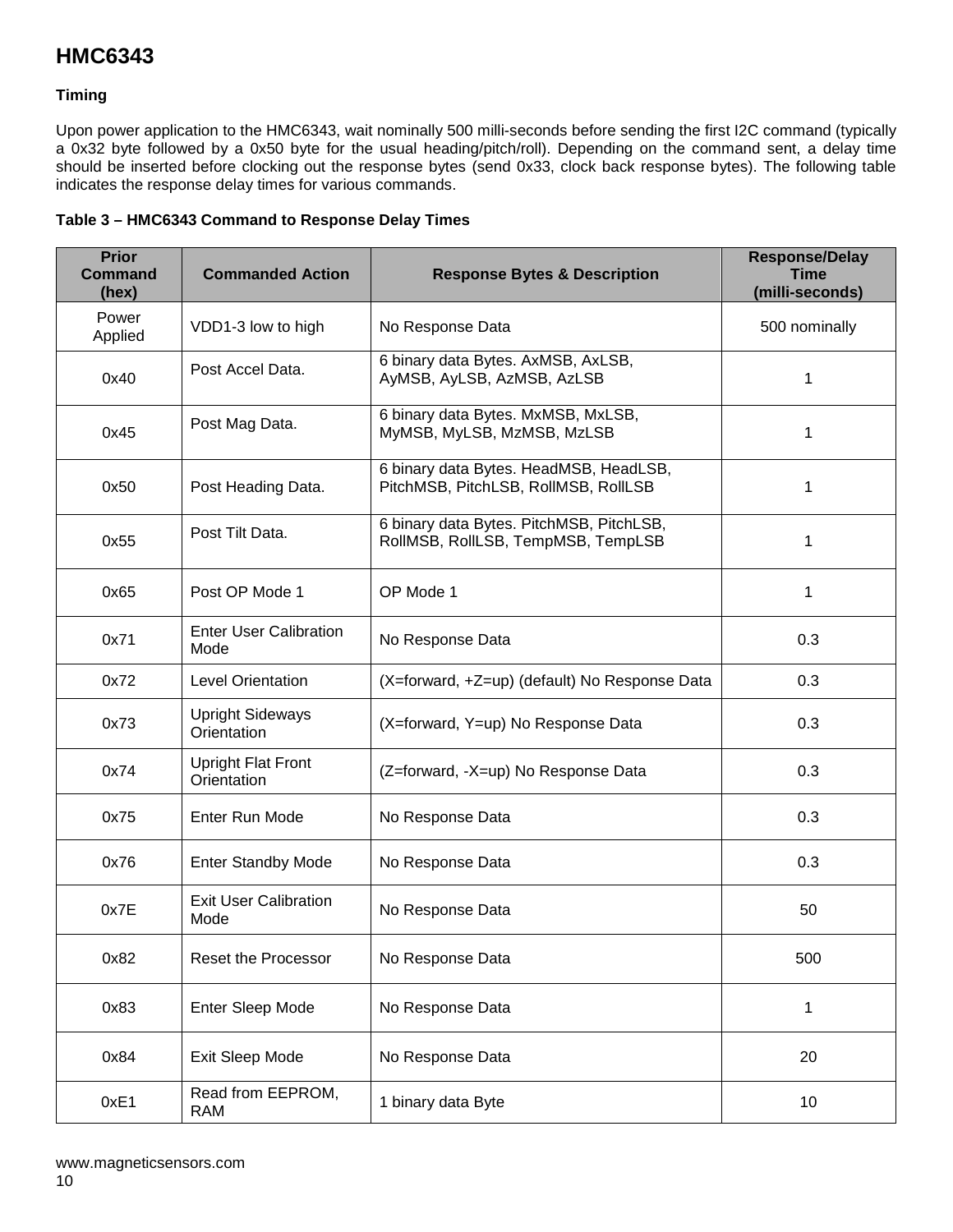| 0xF1<br>- - - | Write to EEPROM, RAM | No Response Data. Data Settling Time | ١O |
|---------------|----------------------|--------------------------------------|----|
|               |                      |                                      |    |

#### **Operational Mode Registers**

EEPROM registers 0x04 and 0x05 contain bits that are read for operational mode status and for setting the Run Mode measurement rate. The tables below describe the register contents and interpretation. It is recommended that Operational Mode Register 1 and 2 written only to change default orientation and update measurement rate.

### **Table 4 – Operational Mode Register 1 (EEPROM 0x04)**

| OM1_7   OM1_6   OM1_5   OM1_4   OM1_3   OM1_2   OM1_1   OM1_0                                                                 |  |  |  |  |
|-------------------------------------------------------------------------------------------------------------------------------|--|--|--|--|
| $\vert$ Comp(0) $\vert$ Cal(0) $\vert$ Filter(0) $\vert$ Run(1) $\vert$ Stdby(0) $\vert$ UF(0) $\vert$ UE(0) $\vert$ Level(1) |  |  |  |  |

### **Table 5 – Operational Mode Register 1 Bit Designations**

| Location          | <b>Name</b> | <b>Description</b>                                  |
|-------------------|-------------|-----------------------------------------------------|
| OM <sub>1</sub> 7 | Comp        | Calculating compass data if set. (read only)        |
| OM1 6             | Cal         | Calculating calibration offsets if set. (read only) |
| OM1 5             | Filter      | IIR Heading Filter used if set.                     |
| OM1 4             | Run         | Run Mode if set.                                    |
| OM <sub>1</sub> 3 | Stdby       | Standby Mode if set.                                |
| OM <sub>1</sub> 2 | UF          | Upright Front Orientation if set.                   |
| OM <sub>1</sub> 1 | UE          | Upright Edge Orientation if set.                    |
| $OM1$ 0           | Level       | Level Orientation if set                            |

### **Table 6 – Operational Mode Register 2 (EEPROM 0x05)**

|     |     |     | OM2_7   OM2_6   OM2_5   OM2_4   OM2_3   OM2_2   OM2_1   OM2_0 |     |                 |  |
|-----|-----|-----|---------------------------------------------------------------|-----|-----------------|--|
| (0) | (0) | (0) | (0)                                                           | (0) | $MR1(0)$ MR0(1) |  |

### **Table 7 – Operational Mode Register 2 Bit Designations**

| Location          | <b>Name</b> | <b>Description</b>                                                                                         |
|-------------------|-------------|------------------------------------------------------------------------------------------------------------|
| OM2_7 to<br>OM2 2 | 0           | These bits must be cleared for correct operation.                                                          |
| OM2_1 to<br>OM2 0 | MR1, MR0    | <b>Measurement Rate</b><br>$0,0 = 1$ Hz<br>$0,1 = 5$ Hz (default)<br>$1,0 = 10$ Hz<br>$1,1 = Not$ Assigned |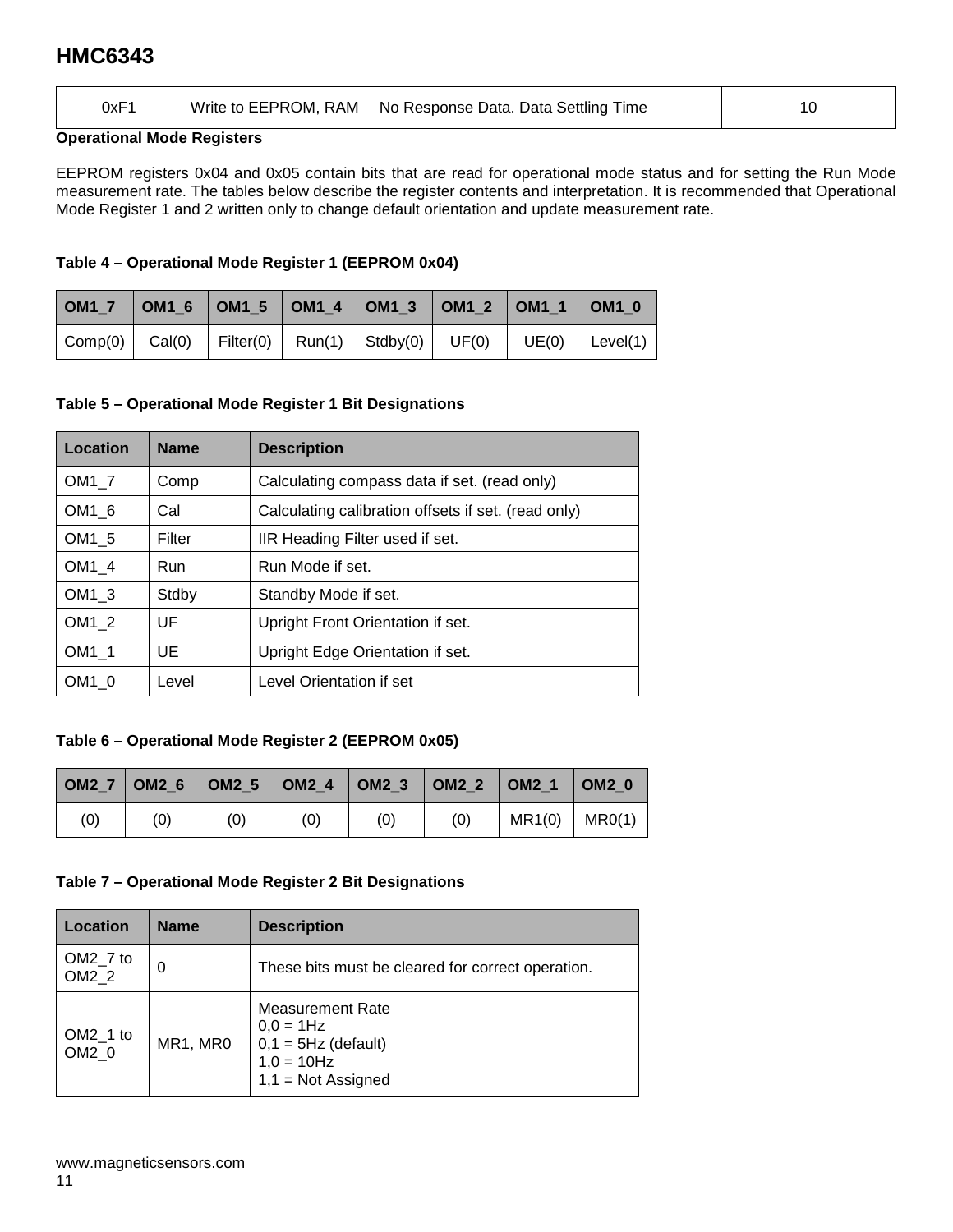#### **User Hard-Iron Calibration**

The HMC6343 provides a user calibration routine with the 0x71 command permitting entry into the calibration mode and the 0x7E command to exit the calibration mode.

After entering the calibration mode, rotate the device reasonably steady for 360 degrees about the Y (Left - Right) axis and then 360 degrees about Z (Up - Down) axis. During the first rotation, maintain the Y axis at Level as much as possible. Maintain the Z axis upright as much as possible during the second rotation and until the exit calibration command is issued. The first rotation can also be done by rotating 360 degrees about X (Fore -Aft) axis. Then exit calibration.

The calibration routine collects these readings to correct for hard-iron distortions of the magnetic field. These hard-iron effects are due to magnetized materials nearby the HMC6343 part that in a fixed position with respect to the end user platform. An example would be the magnetized chassis or engine block of a vehicle in which the compass is mounted onto. Upon exiting the calibration mode, the resulting magnetometer offsets are updated.

#### **Example Communication**

For basic power up and compassing using the defaults, the flowing order of operations is recommended:

- 1. Apply power to the VDD pins (nominally +3.3 volts)
- 2. Wait at least 500 milli-seconds for device initialization. The HMC6343 is in the default Run Mode.
- 3. Send 0x32 and 0x50 to command the Heading and Tilt Data to be clocked out next.
- 4. Wait at least 1 milli-second to allow the HMC6343 to process the command.
- 5. Send 0x33 and clock back six more response Bytes from the HMC6343. These will be the Heading, Pitch and Roll Byte pairs; binary format in tenths of a degree with 2's compliment on pitch and roll angles. (0 to 3600 heading, ±900 pitch, and ±900 roll)
- 6. Repeat steps 3 5 every 200 milli-seconds or longer to get fresh data from the default 5Hz update rate.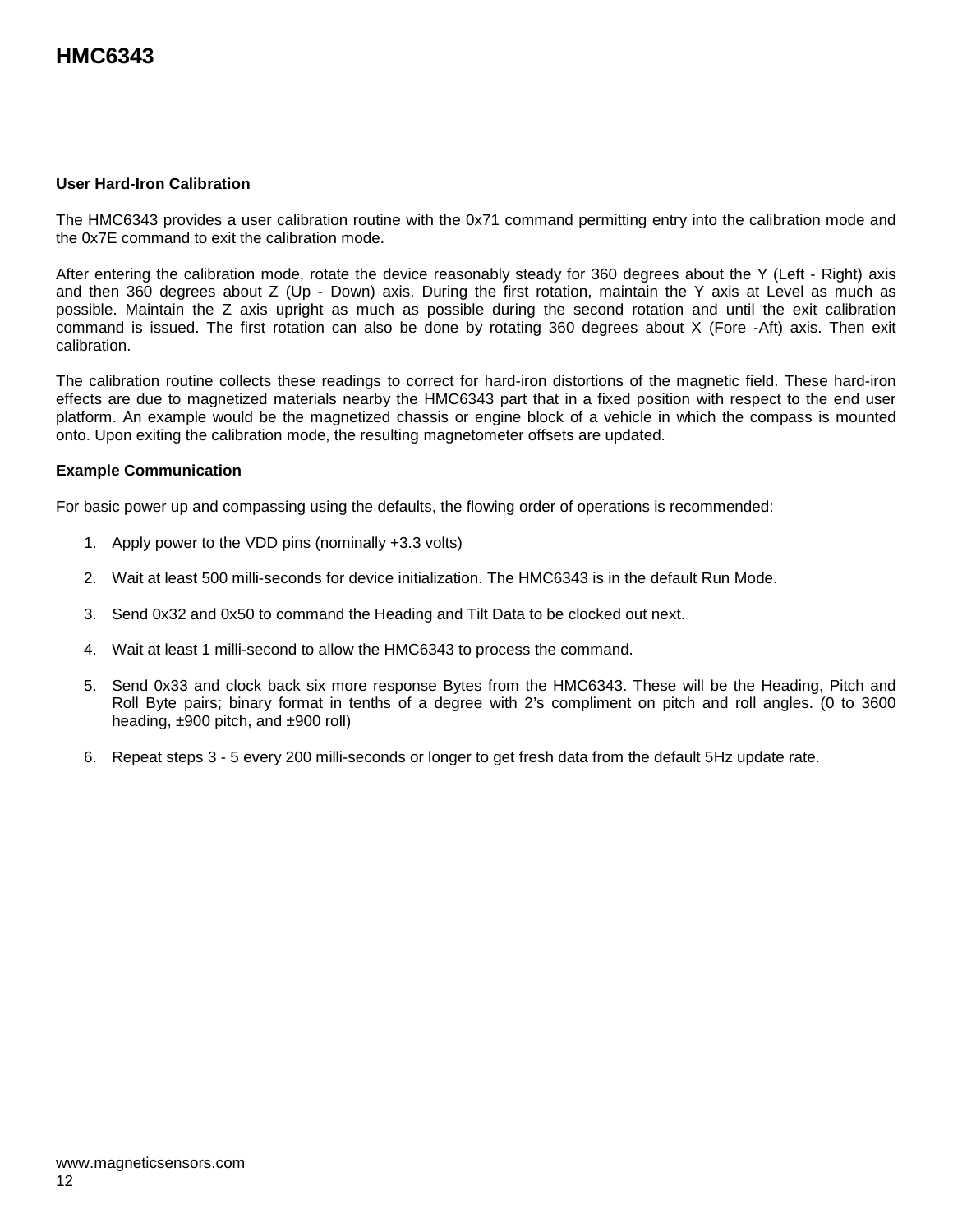### **PACKAGE OUTLINES**

### **PACKAGE DRAWING HMC6343 (36-PIN LCC, dimensions in millimeters)**



1. ALL DIMENSIONS ARE IN MILLIMETERS. (LOOKING THROUGH TOP VIEW)

| Dimensions (mm) | <b>Minimum</b> | <b>Nominal</b> | <b>Maximum</b> |
|-----------------|----------------|----------------|----------------|
| A (height)      | 1.69           | 1.87           | 2.05           |
|                 |                | 9.00 BSC       | -              |
|                 |                | 6.40 BSC       | -              |
|                 |                | 9.00 BSC       |                |
| F1              |                | 6.40 BSC       |                |
| e               |                | 0.8 Basic      |                |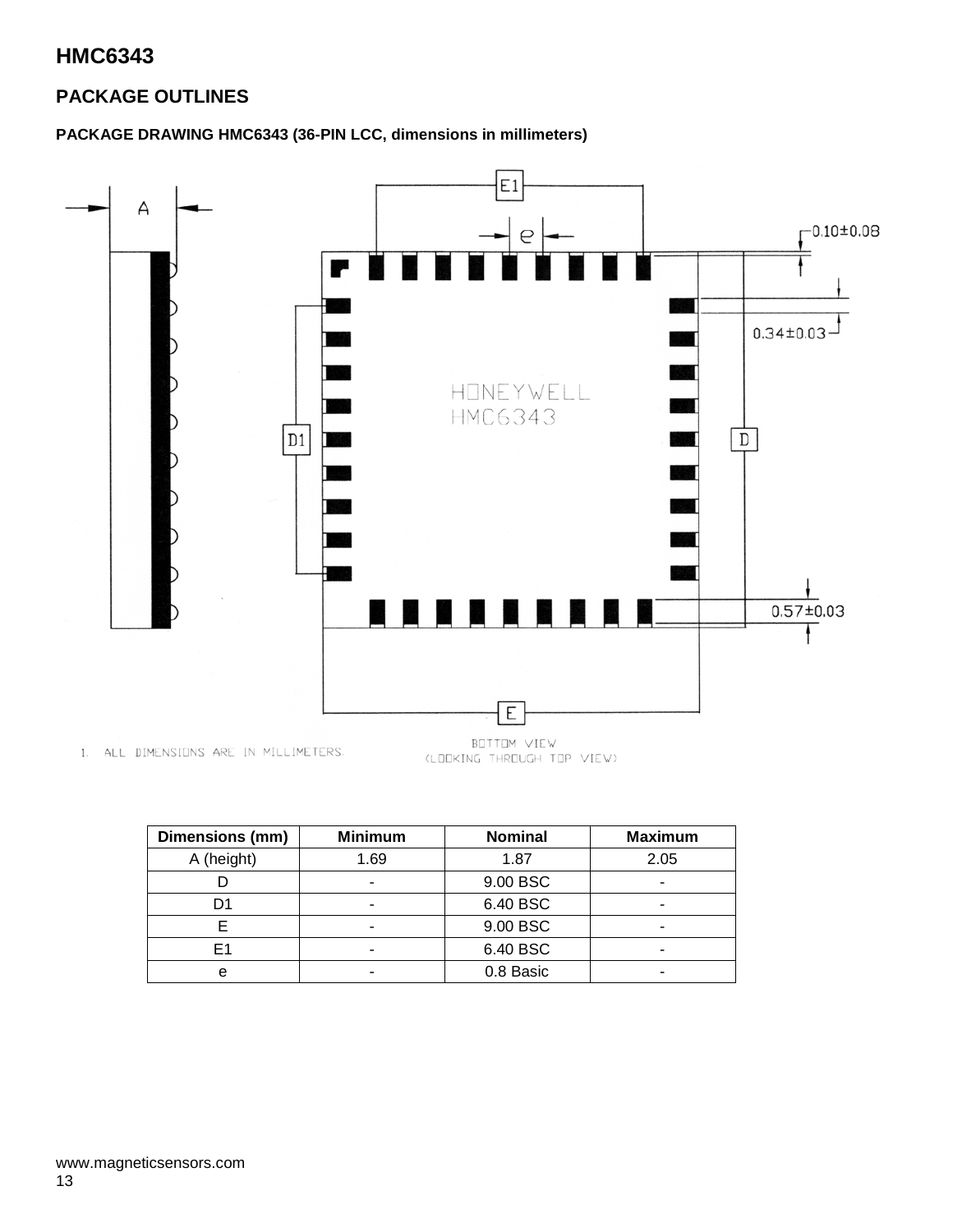### **MOUNTING CONSIDERATIONS**

The following is the recommend printed circuit board (PCB) footprint for the HMC6343. All dimensions are nominal and in millimeters.



1. All dimensions shown are for Land Pads only

2. Gray areas show HMC6343 pads relative to the Land Pads